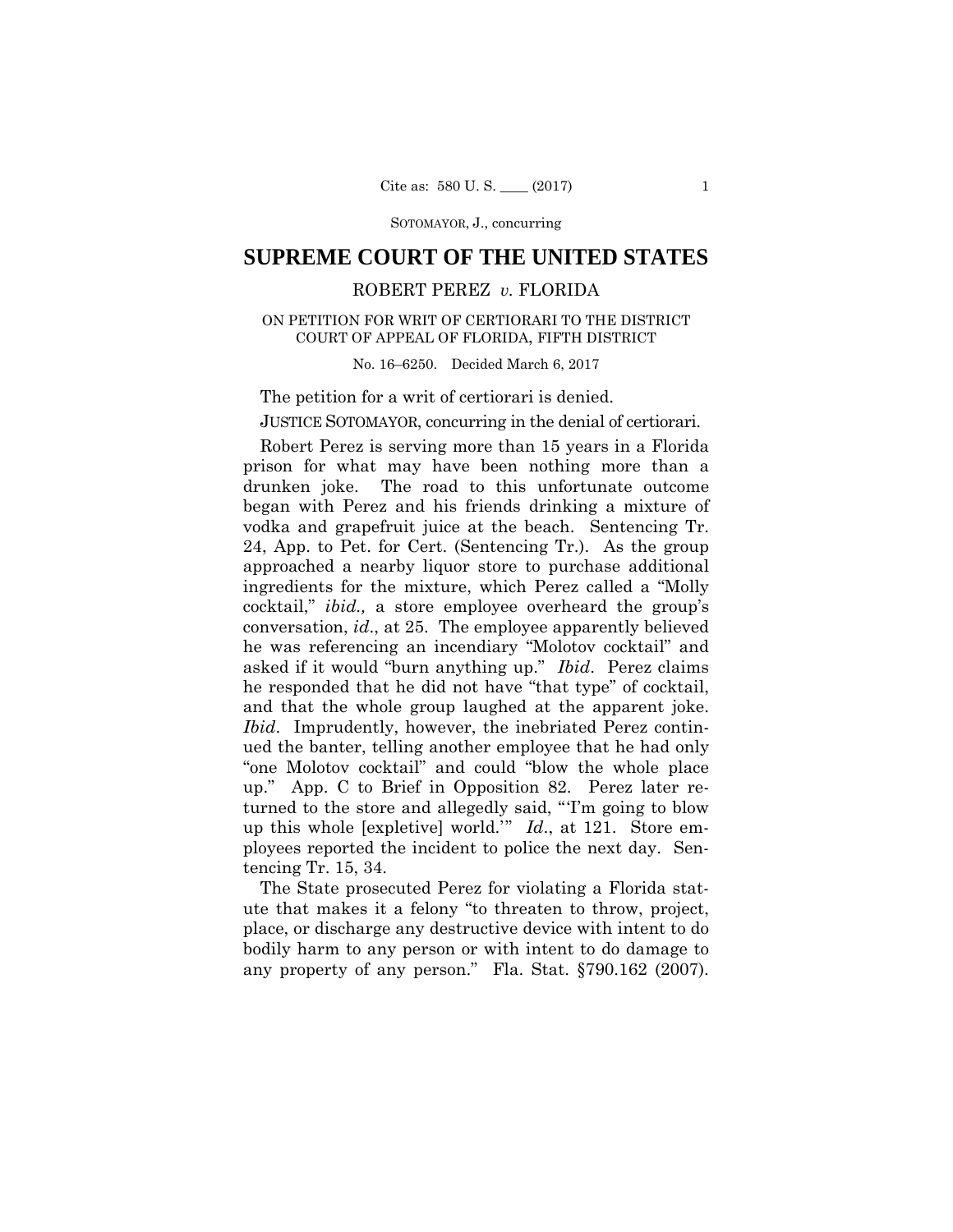#### 2 PEREZ *v.* FLORIDA

#### SOTOMAYOR, J., concurring

The trial court instructed the jury that they could return a guilty verdict if the State proved two elements. First, the State had to prove the *actus reus*; that is, the threat itself. The instruction defined a threat as "a communicated intent to inflict harm or loss on another when viewed and/or heard by an ordinary reasonable person." App. F to Brief in Opposition 350. Second, the State had to prove that Perez possessed the necessary *mens rea*; that is, that he intended to make the threat. Circularly, the instruction defined intent as "the stated intent to do bodily harm to any person or damage to the property of any person." *Ibid*. This instruction permitted the jury to convict Perez based on what he "stated" alone—irrespective of whether his words represented a joke, the ramblings of an intoxicated individual, or a credible threat. The jury found Perez guilty, and because he qualified as a habitual offender, the trial court sentenced him to 15 years and 1 day in prison. Sentencing Tr. 44.

In the courts below and in his petition for certiorari, Perez challenged the instruction primarily on the ground that it contravenes the traditional rule that criminal statutes be interpreted to require proof of *mens rea*, see *Elonis* v. *United States*, 575 U. S. \_\_\_, \_\_\_–\_\_\_ (2015) (slip op., at 9–13). In my view, however, the jury instruction and Perez's conviction—raise serious First Amendment concerns worthy of this Court's review. But because the lower courts did not reach the First Amendment question, I reluctantly concur in the Court's denial of certiorari in this case.

\* \* \*

 *R.A.V.* v. *St. Paul*, 505 U. S. 377, 388 (1992). Statutes The First Amendment's protection of speech and expression does not extend to threats of physical violence. See criminalizing threatening speech, however, "must be interpreted with the commands of the First Amendment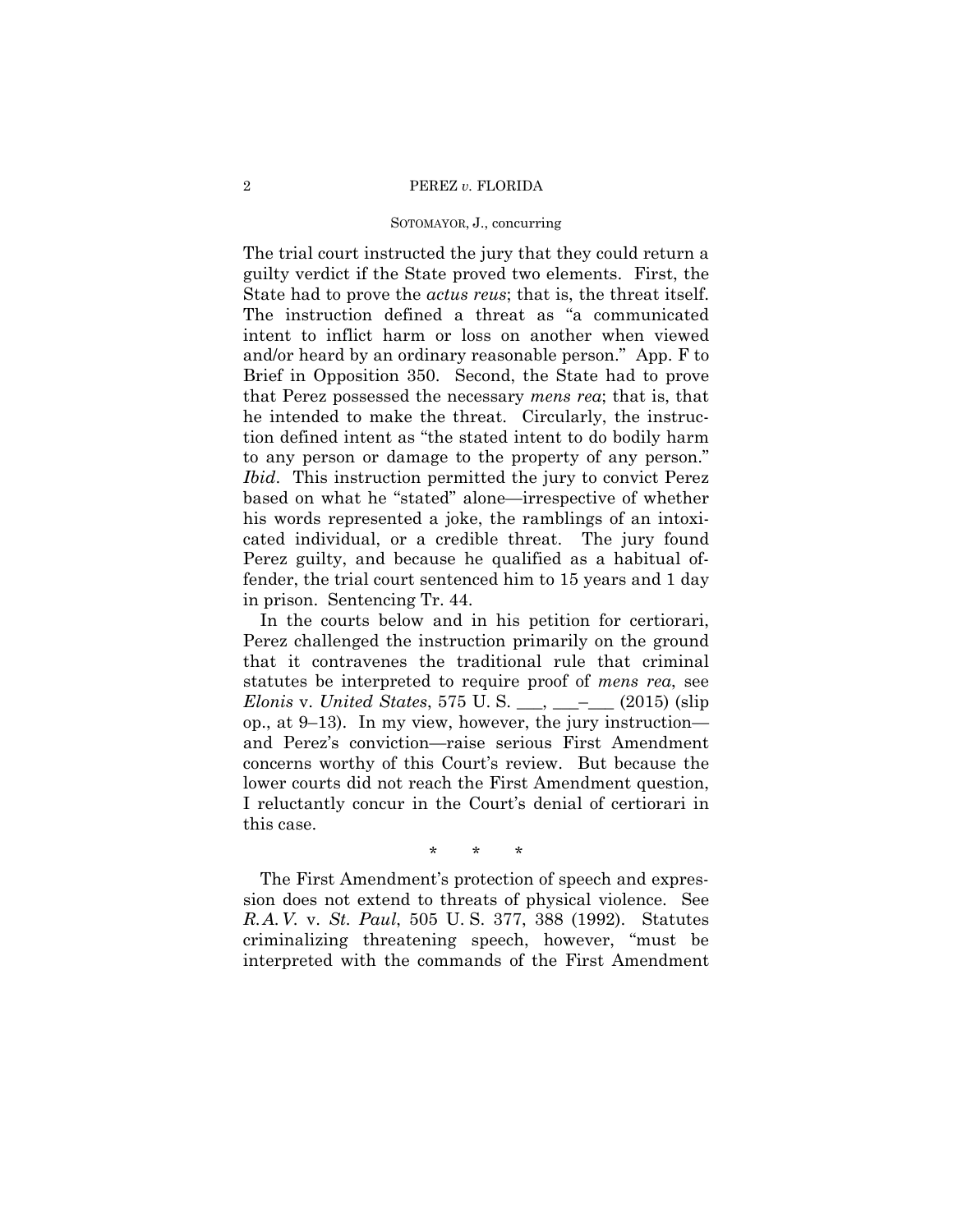#### SOTOMAYOR, J., concurring

clearly in mind" in order to distinguish true threats from constitutionally protected speech. *Watts* v. *United States*, 394 U. S. 705, 707 (1969) ( *per curiam*). Under our cases, this distinction turns in part on the speaker's intent.

We suggested as much in *Watts*. There, we faced a constitutional challenge to a criminal threat statute and expressed "grave doubts" that the First Amendment permitted a criminal conviction if the speaker merely "uttered the charged words with an apparent determination to carry them into execution." *Id.*, at 708, 707 (emphasis and internal quotation marks omitted).

*Virginia* v. *Black*, 538 U. S. 343 (2003), made the import of the speaker's intent plain. There, we considered a state statute that criminalized cross burning "'with the intent of intimidating any person.'" *Id.*, at 348 (quoting Va. Code. Ann. §18.2–423 (1996)). We defined a "true threat" as one "where the speaker means to communicate a serious expression of an intent to commit an act of unlawful violence to a particular individual or group of individuals." 538 U. S., at 359. We recognized that cross burning is not always such an expression and held the statute constitutional "insofar as it ban[ned] cross burning *with intent* to intimidate." *Id*., at 362 (emphasis added); *id.,* at 365 (plurality opinion).

A four-Member plurality went further and found unconstitutional a provision of the statute that declared the speech itself "'prima facie evidence of an intent to intimidate.'" *Id.*, at 363–364. The plurality reached this conclusion because "a burning cross is not always intended to intimidate." *Id.,* at 365. Two separate opinions endorsed this view. See *id*., at 372 (Scalia, J., joined by THOMAS, J., concurring in part, concurring in judgment in part, and dissenting in part) ("The plurality is correct in all of this"); *id.*, at 386 (Souter, J., joined by KENNEDY and GINSBURG, JJ., concurring in judgment in part and dissenting in part).